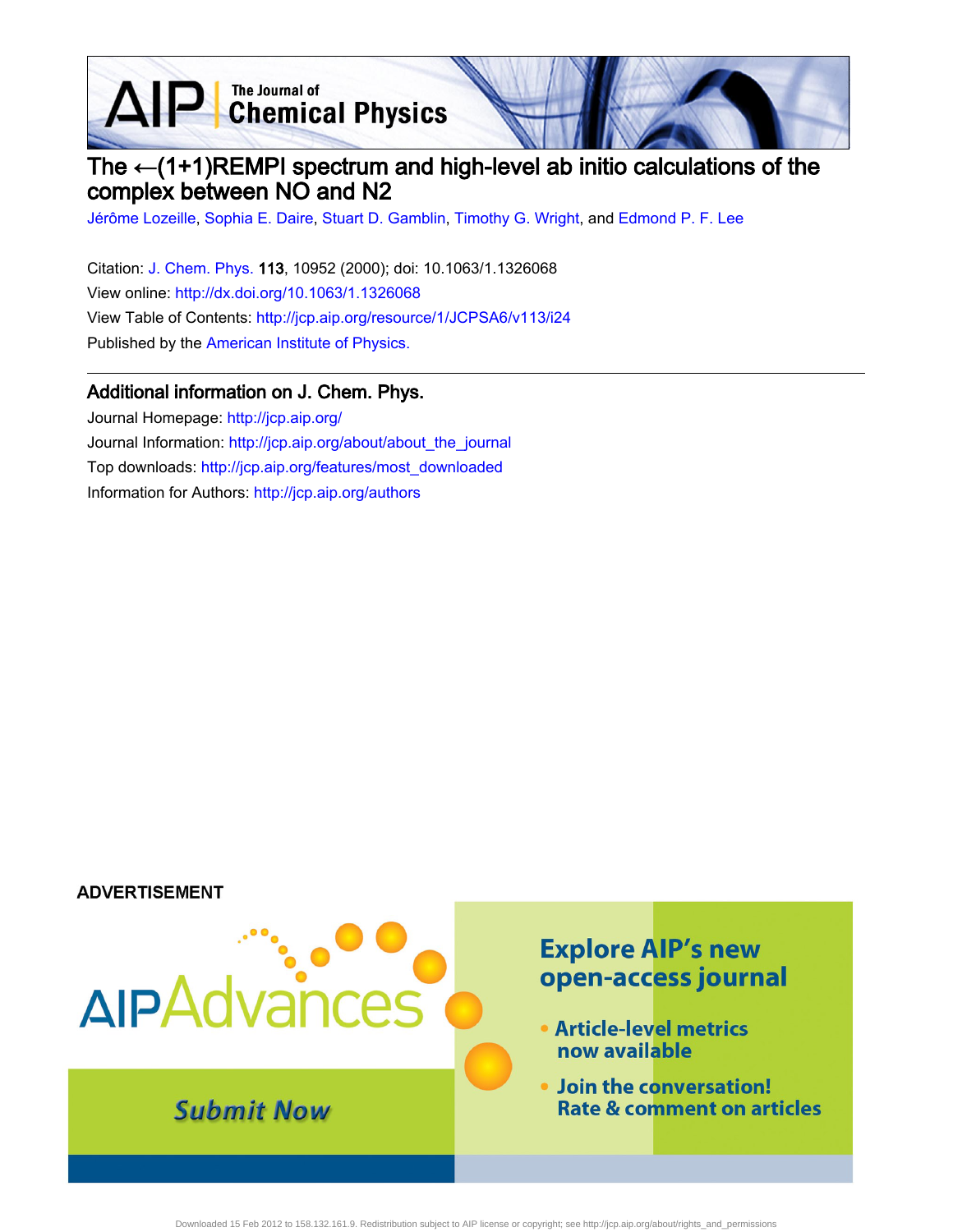## **The**  $\tilde{A} \leftarrow \tilde{X}(1+1)$  REMPI spectrum and high-level *ab* initio calculations **of the complex between NO and N2**

Jérôme Lozeille, Sophia E. Daire, Stuart D. Gamblin, and Timothy G. Wright<sup>a)</sup> *Spectroscopy of Complexes and Radicals (SOCAR) Group, School of Chemistry, Physics and Environmental Science, University of Sussex, Falmer, Brighton, BN1 9QJ, United Kingdom*

#### Edmond P. F. Lee

*Department of Chemistry, University of Southampton, Highfield, Southampton, SO17 1BJ, United Kingdom and Department of Applied Biology and Chemical Technology, Hong Kong Polytechnic University, Hung Hom, Hong Kong*

(Received 11 August 2000; accepted 26 September 2000)

The results of two separate studies of the complex between NO and  $N_2$  are reported. The (1) 11) REMPI spectrum of the  $\tilde{A} \leftarrow \tilde{X}$  transition of the complex between NO and N<sub>2</sub> is presented of improved quality over that reported previously, and the appearance of the spectrum is discussed. The results of high-level *ab initio* calculations  $[RCCSD(T)/aug-cc-pVQZ]/QCISD/6-311+G(2d)]$ on the  $\overline{X}^2\Pi$  state are also reported. The indications are that the NO moiety is more freely rotating in the complex than is  $N_2$ , and that a wide angular space is sampled in the zero-point energy level. The appearance of the REMPI spectrum suggests that the  $\tilde{A}^2\Sigma^+$  state is (close to) linear, and  $RCCSD(T)/QCISD$  calculations on the  $\tilde{A}$  state, using Rydberg-function-augmented basis sets, suggest that the lowest energy linear isomer is the  $ON·N<sub>2</sub>$  linear orientation. It is clear, however, that the understanding of this complex, and its spectroscopy, is far from complete, and will be challenging. © 2000 American Institute of Physics. [S0021-9606(00)00548-1]

### **I. INTRODUCTION**

The study of the electronic spectroscopy of complexes consisting of a closed-shell atom and an open-shell diatomic has received a considerable amount of attention over recent years, with the majority of studies concentrating on complexes of a rare gas atom (Rg) and the diatomic hydrides, OH, SH, NH and CH $^{1-4}$  There has also been an increasing interest in complexes of Rg with the stable open-shell molecule NO (see the recent references, Refs.  $5-9$ , and references cited therein). These studies have served as an impetus to the development of new spectroscopic theory in order to understand fully the observed spectra.

As well as closed-shell atoms complexed to open-shell diatomics, work has also been developing on the electronic spectroscopy of closed-shell diatomics and polyatomics complexed to open-shell diatoms. For the diatomic hydrides, this is almost exclusively the work on the  $H_2$ ·OH complex, <sup>10</sup> although work has also commenced upon the  $CH<sub>4</sub> \cdot OH$ complex.11 Regarding NO-containing complexes, reports of electronic spectra of "NO·N<sub>2</sub>," <sup>12</sup> NO·CH<sub>4</sub>,<sup>13,14</sup> and  $NO \cdot C_2H_6^{15}$  have been made.

It should be noted at this point that the most detailed results on the ground  $\tilde{X}^2\Pi$  state (where the nomenclature implies that the complex involves interaction with NO in the  $X<sup>2</sup>$ II state) have come from microwave/radiofrequency and infrared experiments. Ne $\cdot$ NO<sup>16,17</sup> and Ar $\cdot$ NO<sup>18</sup> have been the subject of microwave/radiofrequency experiments and more recently, IR/UV double-resonance studies combined with good quality *ab initio* potential energy surfaces.<sup>19-22</sup> To our knowledge, the only example of NO complexed to a molecule that has been studied at this resolution is the NO•HF complex, which has been studied by infrared<sup>23</sup> and microwave $24$  spectroscopy.

Recently, we have been undertaking a study of the  $\tilde{A}$  $\leftarrow \tilde{X}$  transitions of NO-containing complexes using resonance-enhanced multiphoton ionization (REMPI) spectroscopy employing a new apparatus, recently built at Sussex. We have been producing spectra that are either much improved over previously recorded spectra, or completely new. In the present work, we report our improved spectra of the  $\tilde{A} \leftarrow \tilde{X}$  transition of the complex formed between NO and  $N_2$ .

In order to understand the spectroscopy of these species, it is often useful to combine the experimental study with *ab initio* results. Unfortunately, the excited states of the NOcontaining species are somewhat difficult to study theoretically, but good progress is being made on the  $\tilde{X}$  states, with high-quality potential energy surfaces (PESs) available for He•NO,<sup>25</sup> Ne•NO,<sup>20</sup> and Ar•NO.<sup>26</sup> There appear to be no detailed *ab initio* results involving NO complexed to a polyatomic, although there are two reports on aspects of the energy minima of the NO⋅H<sub>2</sub>O complex,<sup>27,28</sup> which indicate that these calculations are highly challenging for the ground state—the excited states are expected to be even more demanding. However, if such calculations can be performed reliably, then some insight can be gained into the  $\tilde{X}$  state, which will help to start to elucidate the spectroscopy that is

a)Author to whom correspondence should be addressed. Fax:  $+44$  1273 677196; electronic mail: t.g.wright@sussex.ac.uk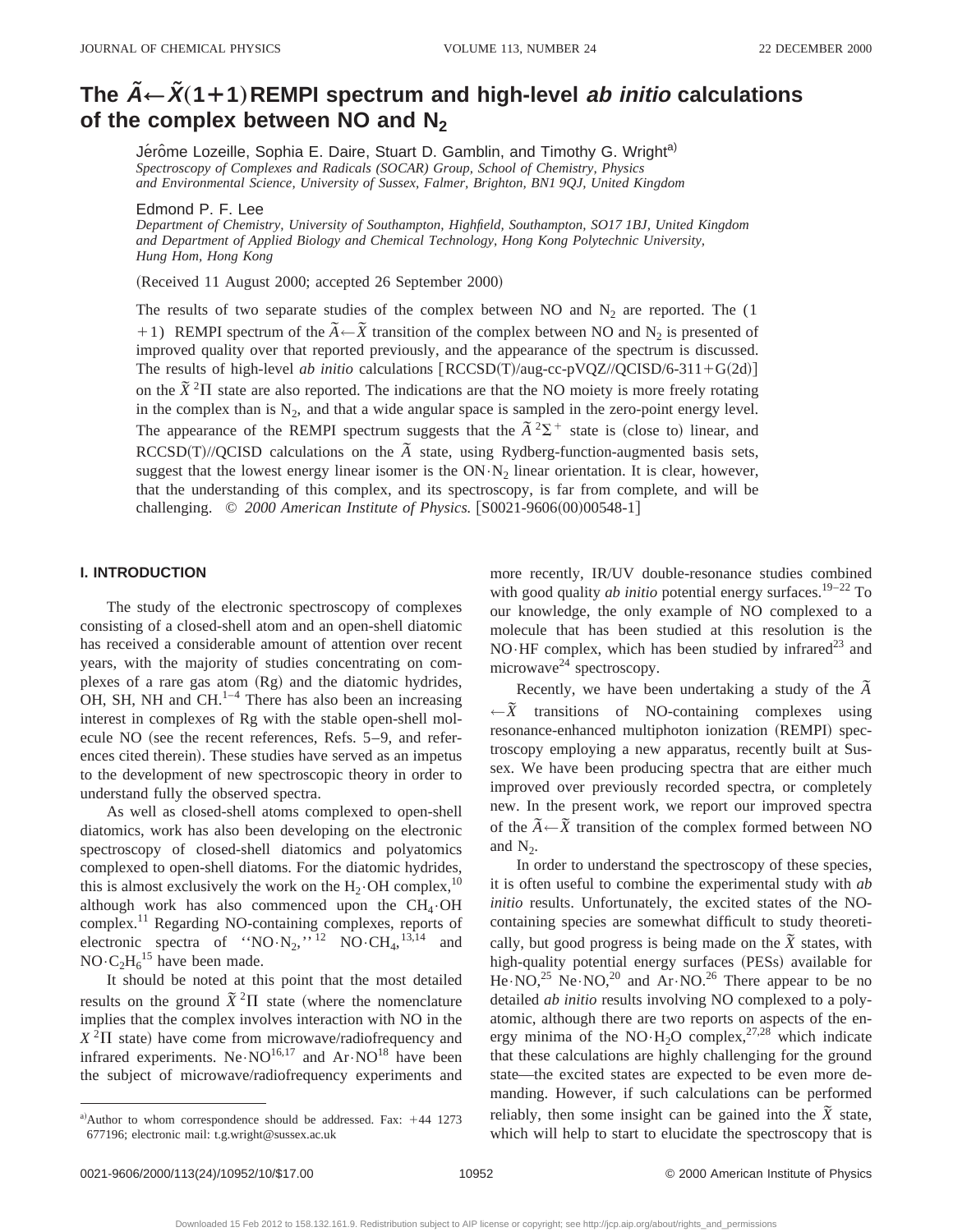observed. With this in mind, we also present in this work, high-level *ab initio* calculations of the complex between  $N_2$ and NO in the ground electronic state  $(\bar{X}^2\Pi)$ , together with calculations on the linear isomers of the  $\tilde{A}$  state. Note that in the following, we use the notation  $\{NO\} \cdot N_2$  to indicate that the orientation of the NO is not implied; in cases where the brackets are missing, the orientation is implied (so that  $NO·N<sub>2</sub>$  implies that the oxygen atom is directed towards the  $N_2$  molecule).

### **II. EXPERIMENT**

The apparatus consists of a two-chamber vacuum system: the first vacuum chamber contains the molecular beam source (Parker/General Valve; 750  $\mu$ m diameter orifice), and is pumped by a 3000  $\text{ls}^{-1}$  diffusion pump (Leybold DIP 3000), backed by a 40  $m^3h^{-1}$  rotary pump (Leybold TRI-VAC D40B); the second chamber is the ionization chamber, and contains the ion/electron extraction system, as well as two time-of-flight tubes. For these experiments the chambers were simply connected, and the free jet expansion was unskimmed. The main ionization chamber is pumped by a 1000  $\rm{ls}^{-1}$  turbomolecular pump (Leybold TURBOVAC 1000 C, backed by a second 40  $m^3h^{-1}$  rotary pump), positioned directly in the line of sight of the molecular beam expansion. In addition, two small  $(150 \text{ ls}^{-1})$  turbomolecular pumps  $(Leybold TURBOVAC 151)$  are present, backed by a single rotary pump (Leybold TRIVAC D10E), each pumping one of the time-of-flight tubes. For the experiments reported here, only one of the time-of-flight tubes is employed to detect ions (the other time-of-flight tube is intended for the detection of electrons). At the end of this tube is a dual microchannel plate (chevron) detector, which amplifies the ion signal. The signal is passed to an oscilloscope (LeCroy LT342 Waverunner) for monitoring and to a boxcar (SRS SR250) for averaging; the signal from the boxcar is then passed via a computer interface (SRS SR245) to a PC for storage and analysis.

The laser radiation for the experiments is generated from an excimer-pumped (Lumonics Pulsemaster 842) dye laser (Sirah CobraStretch operating on Coumarin 450), which is frequency doubled, steered and focused (250 mm, slightly defocused) into the center of the ionization region. Ions formed are extracted and focused along the time-of-flight tube for detection. Timings are carried out using a digital delay generator (SRS DG535). Owing to problems with large  $NO<sup>+</sup>$  parent signals, development of the detection electronics, and recording of spectra as early a possible in the molecular beam pulse, was necessary. Even so, sometimes contamination of the spectrum of the complex by small amounts of the NO signal occurred, but in these cases was easily subtracted by recording background spectra close to the  ${NO}^+ \cdot N_2$  time of flight; the subtraction was found to be essentially exact. In this way, we are able to ensure that the spectra presented herein are clean.

 ${NO} \cdot N_2$  complexes were formed by a pulsed (10 Hz, 300  $\mu$ s) supersonic expansion of a mixture of 1% NO in argon, to which had been added various amounts of  $N_2$ . It was found that mixtures very rich in  $N_2$  could be used, although when they were too rich the spectra became less resolved (presumably as rotational cooling became less efficient). The optimum concentration of  $N_2$  was found to be ca. 20%. The coldest spectra were recorded, as ever, at the front of the sharpest gas pulses.

Calibration was performed by comparing measured cold NO  $A \leftarrow X$  line positions with those calculated from the spectroscopic constants given by Danielak *et al.*, <sup>29</sup> which were in excellent agreement with those from an older compilation,<sup>30</sup> additionally, we confirmed our calibration against two Xe resonances observed in previous work.<sup>8</sup> We estimate an absolute precision of  $\pm 0.3$  cm<sup>-1</sup>, with differences accurate to  $\pm 0.1$  cm<sup>-1</sup>.

## **III. COMPUTATIONAL DETAILS**

In performing calculations on a weakly-bound complex that contains a significant number of electrons, one is usually forced to compromise, owing to the expense of the calculations. Ideally, of course, convergence of the calculated quantities with both the basis set and level of theory would be achieved; however, this is usually impractical. Extrapolation to the complete basis set limit has been used in a number of cases; however, we are wary of such schemes for weaklybound species, as they have often only been tested on a small number of molecules, some of which are not characteristic of the complex under study. In the present work, we optimize the geometry and obtain vibrational frequencies at the highest practicable level of theory, and then perform single-point calculations at that geometry in order to obtain more accurate energy differences. This procedure will lead to the most reliable results when the potential energy surface is rather flat, since then small changes in geometry lead to only small changes in energies at the same level of theory. (Thus, the fact that the optimized geometry at the highest level of theory used for the single-point calculations would be slightly different from that obtained at the highest level of theory used for the geometry optimizations is not important.)

## **A. X˜ state**

Geometry optimizations were performed at levels of theory ranging from  $MP2/6-31+G^*$  to  $OCISD/6-311$  $+G(2d)$ . We considered a number of possible geometric isomers: linear (ON·N<sub>2</sub> and NO·N<sub>2</sub>); the lowest <sup>2</sup>B<sub>1</sub> and <sup>2</sup>B<sub>2</sub> electronic states in a T-shaped orientation  $(NO·N<sub>2</sub>$  and ON $\cdot$ N<sub>2</sub>)—where the <sup>2</sup>B<sub>2</sub> state has the unpaired electron inplane; and a nonplanar, ''*X*'' type structure. For the latter, in principle, there are  $A'$  and  $A''$  states, but we found that the *A*9 state always optimized back to a T-shaped structure. A slipped parallel structure was also considered, but this also always reverted back to a T-shaped structure. It was found that the energy ordering of these states was not consistent, even up to the highest level of theory used for the geometry optimizations. We thus decided to take the geometries at this  $[QCISD/6-311+G(2d)]$  level of theory and to perform single-point  $RCCSD(T)/aug-cc-pVTZ$  and aug-cc-pVQZ single-point calculations on these. The interaction energies were corrected for basis set superposition error (BSSE) using the full counterpoise correction.<sup>31</sup>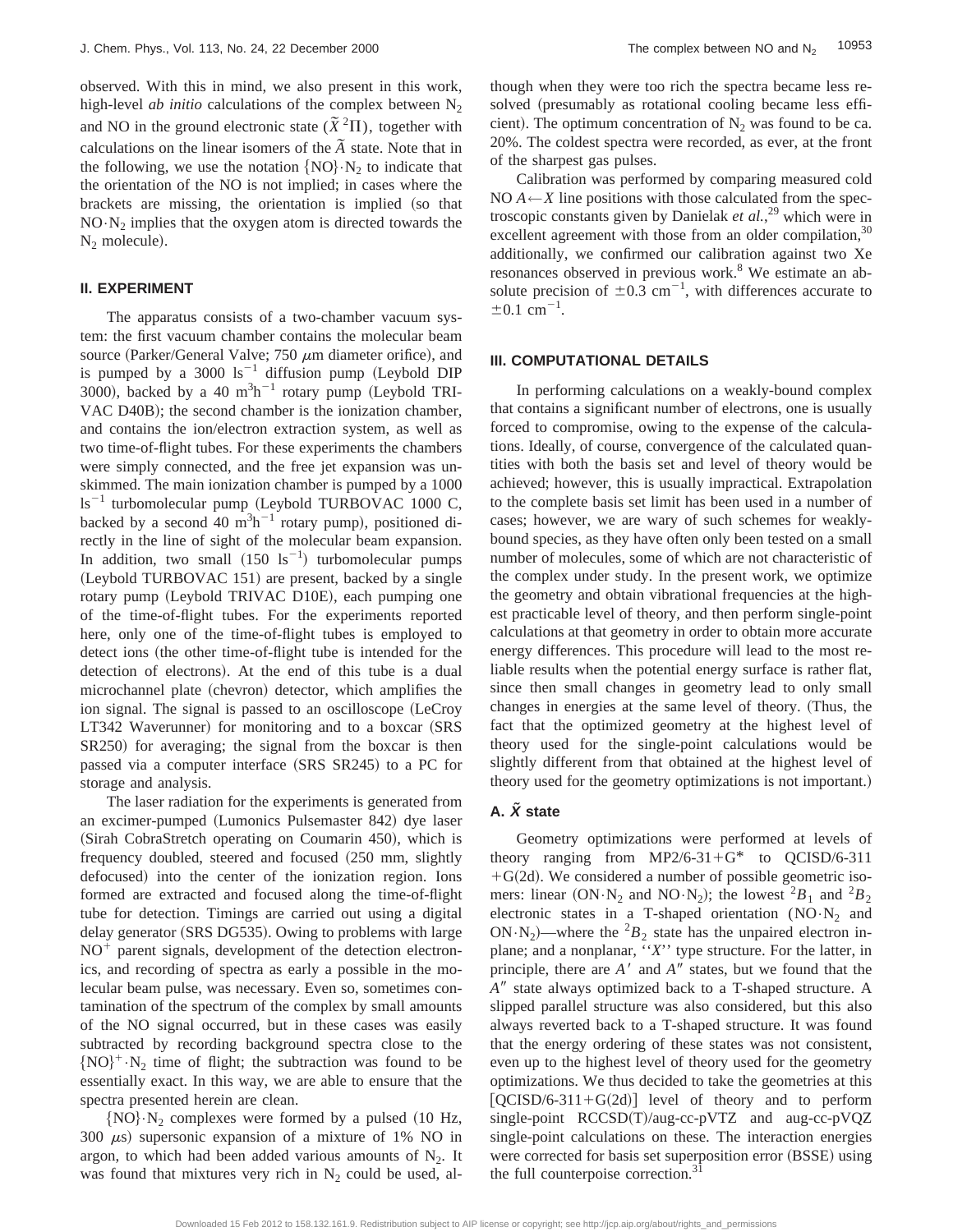

FIG. 1. Overview (1+1) REMPI spectrum of the  $\tilde{A} \leftarrow \tilde{X}$  transition of  $\{NO\} \cdot N_2$ .

Geometry optimizations were performed employing GAUSSIAN  $98;^{32}$  single-point RCCSD(T) calculations were carried out using MOLPRO.<sup>33</sup>

## **B. A˜ state**

It turned out that it was useful to perform calculations also on the  $\tilde{A}$  state of  $\{NO\} \cdot N_2$ , where  $N_2$  is bound to the  $A^2\Sigma^+$  state of NO. This state corresponds to an electron having been excited to the 3*s* Rydberg orbital on NO, and so these calculations required the use of extra diffuse functions on the NO moiety in order to allow a description of the 3*s* orbital, and its distortion under complexation.. For the geometry optimizations, we used the  $6-311+G(2d)$  basis set, as before, but augmented it with *s*, *p* and *d* ''Rydberg'' functions with the following exponents: 0.028, 0.025, 0.015 on N; and 0.032, 0.028, and 0.015 on O (from Ref. 34). Since we required geometry optimization and vibrational frequencies, the highest practicable level of theory was QCISD.

In order to obtain more reliable energy differences, single-point energy calculations were also performed at the  $RCCSD(T)$  level at the QCISD geometries, employing the aug-cc-pVTZ basis set, augmented with Rydberg functions. Two sets of functions were employed:

The first (denoted Ryd-1) was a  $sp2d2f$  augmentation with exponents  $(s,0.028; p,0.025; d,0.0472,0.015;$ *f*,0.091,0.02275! for N, and ~*s*,0.032;*p*,0.028;*d*,0.0594, 0.015;*f*,0.125,0.03125) for O.

The second (denoted Ryd-2) was a  $2s2p2d2f$  augmentation, with exponents (*s*,0.028,0.009333;*p*,0.025,0.008333; *d*,0.0472,0.015; *f* ,0.091,0.02275) for N, and (*s*,0.032, 0.010666;*p*,0.028,0.009333;*d*,0.0594,0.015; *f* ,0.125,0.03125) for O.

At this point we note that for linear geometries, the lowest state of  $\Sigma^+$  symmetry is the  $\tilde{A}$  electronic state, but that for nonlinear geometries, the  $\tilde{X}^2\Pi$  state splits into  $B_1$  and  $B_2$ components  $(C_{2v})$  or  $A'$  and  $A''$  components  $(C_s)$  symmetry. Attempts at converging the excited state at these nonlinear geometries proved difficult, and was abandoned; in all cases it was found that convergence to one of the components of the  $\bar{X}$  state always occurred. We anticipate that accurate calculations on this excited state will require MRCIbased methods, and these are planned for the future. As will be seen from the discussion below, however, the linear excited states appear to be of the main importance here.

## **IV. RESULTS**

## **A.**  $(1+1)$ **REMPI spectrum of the**  $\tilde{A} \leftarrow \tilde{X}$  **transition of** ˆ**NO**‰**"N2**

Figure 1 shows the one-color REMPI spectrum of  ${NO} \cdot N_2$  obtained via excitation on the NO moiety, in the region of the  $A \leftarrow X$  transition. The spectrum looks very similar to that reported previously by one of the present authors and others $12$  in a preliminary communication. The spectrum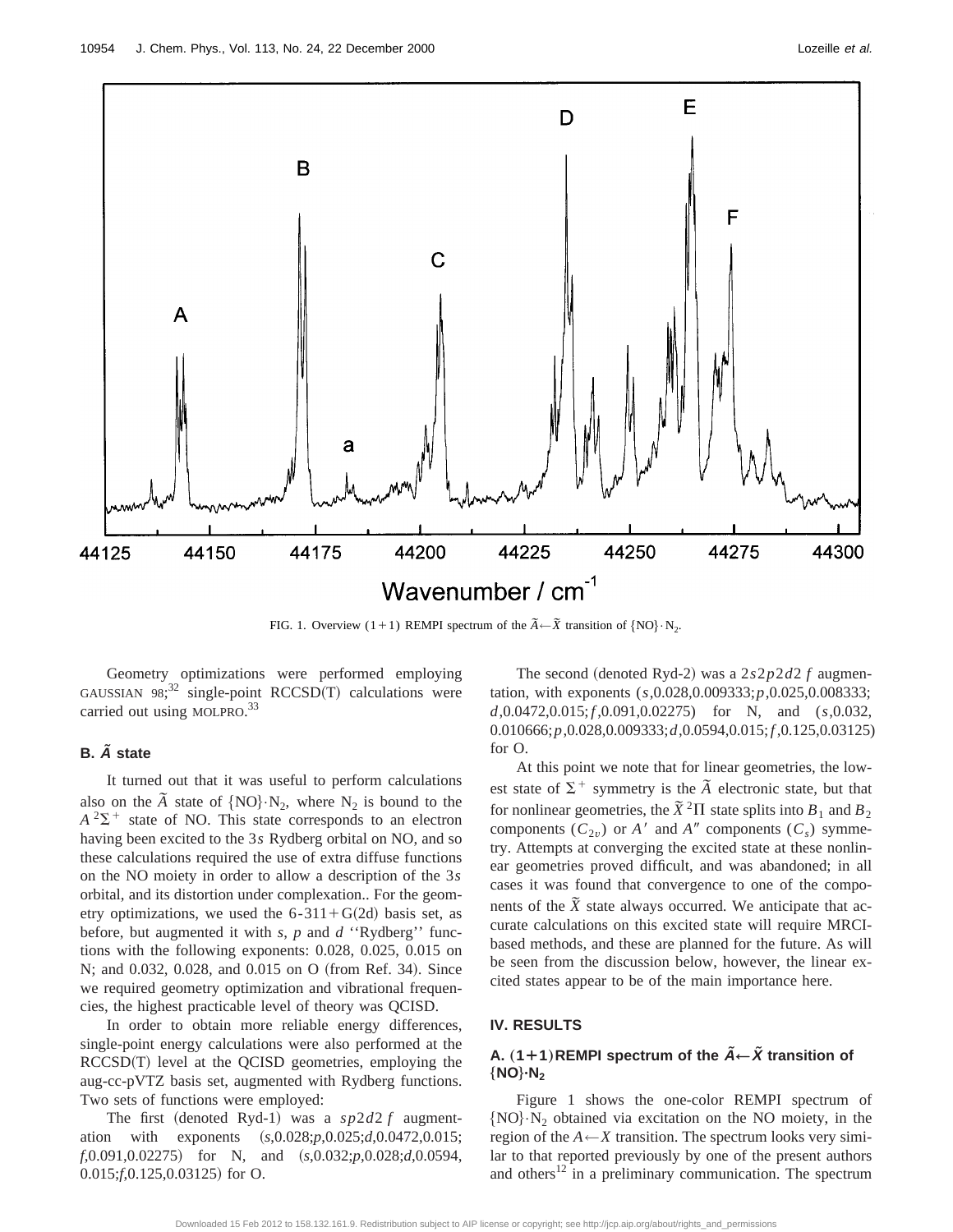

Wavenumber / cm<sup>-1</sup>

FIG. 2. Effect of laser/pulsed-valve delay on the appearance of the REMPI spectrum of  $\{NO\} \cdot N_2$ —close up of features A and B. At the longest delays, large interference from NO transitions is observed throughout the spectrum.

here is, however, of a higher quality, mainly because of a higher resolution. The spectrum was recorded at the front of the gas pulse, but notably, the spectrum appeared to be more or less unchanged as we probed deeper in the pulse, which corresponds to higher internal temperature—see Fig. 2. Eventually, at the longer delays, there appears to be a rotational broadening, and an increased interference from intense warm lines of the  $A \leftarrow X$  transition of NO, which arise owing to saturation of the MCPs used for ion detection. Figure 3 shows two spectra recorded with different concentrations of  $N_2$ , and it can be seen that for a mixture of NO in pure  $N_2$ , the cooling is not as efficient as that of the optimal mixture of 20%  $N_2$  in a balance of Ar, as evinced by the broader line profiles. In addition, we note that apart from  ${NO}^{+} \cdot N_2$  we were unable to observe any other ions except  $NO<sup>+</sup>$  and  $Ar \cdot NO^{+}$  in this spectral region, under the coldest conditions, which confirms that all of the features in the spectrum arise from  $\{NO\} \cdot N_2$ , and do not arise, for example, from fragmentation of higher complexes, such as was observed by us in a recent NO/ethane study.15

The higher quality of the present spectrum reveals a large number of features that were obscured in the previous work, and show that the spectrum is highly structured and complicated. In particular, the structure of Feature A and Feature B (see Figs.  $1-3$ ) is distinctly different, with the origin band consisting of at least five closely-spaced components, with a weak feature to the red, while the second feature appears to consist of two intense features, with some



FIG. 3. Features A and B in the (1+1) REMPI spectrum of the  $\tilde{A} \leftarrow \tilde{X}$ transition of  $\{NO\} \cdot N_2$  recorded using an optimal mix of ~1% NO in 20%  $N_2$  and balance of Ar, and a mix of  $\sim$ 1% NO in pure N<sub>2</sub>.

structure to the red. There is a weak feature (labeled a), which is then followed by the strong Features C–G. Note that we have only labeled the strongest features, but it is clear that there is more structure in the spectrum. As noted previously,<sup>12</sup> although the regular spacing of Features  $A-E$ tempts one to assign them to a progression, the intensity profile makes such an assignment unlikely; in addition, the different partially-resolved profiles also makes such an assignment unlikely. The feature that does not match the monotonic increase in intensity is Feature C, and there was some uncertainty in Ref. 12 regarding its relative intensity, since it is at almost the same energy as the NO  $A \leftarrow X$  origin. In the present work, we have reduced the interference from NO transitions, and are confident that Feature C is indeed weaker than Features B and D. The spacing between the centers of Features A and B is 29  $cm^{-1}$ , and that between Features A and C is  $62 \text{ cm}^{-1}$ , and the most likely (tentative) assignment is that these are different vibrational modes of the excited state of the complex,  $\alpha$  and  $\beta$ , respectively. That Feature D is  $\sim$ 30 cm<sup>-1</sup> from C tempts one to assign it to a combination band,  $\alpha + \beta$ . Thereafter, even a tentative assignment is probably unrealistic, as the dissociation limit is being approached, and internal rotation and mixing of bends and stretches is likely to occur.

Owing to the structured nature of the origin peak, it is not clear where to take the  $T_0$  value—we take the center of the main feature at  $44\,143.5$  cm<sup>-1</sup>. There is a drop in the intensity of the spectrum above  $44\,275\,\mathrm{cm}^{-1}$ , which is interpreted as being due to dissociation. Previously<sup>12</sup> the dissociation limit was taken as the blue edge of the last clear peak, which is measured here at  $44\,287.1$  cm<sup>-1</sup>, giving the dissociation energy of the  $\tilde{A}$  state as  $143.6 \pm 0.5$  cm<sup>-1</sup>-in excellent agreement with the previous value.<sup>12</sup> By measuring the shift of the origin from the  $Q_{11}(0.5)$  line of NO at 44 198.9  $cm^{-1}$  (Ref. 29), we derive a ground state dissociation energy of  $87.7 \pm 0.5$  cm<sup>-1</sup>, which is also in excellent agreement with that reported previously.<sup>12</sup> However, we note that for the  $\tilde{A}$ state of  $Ar\cdot NO$ , it has been demonstrated that there is a sig-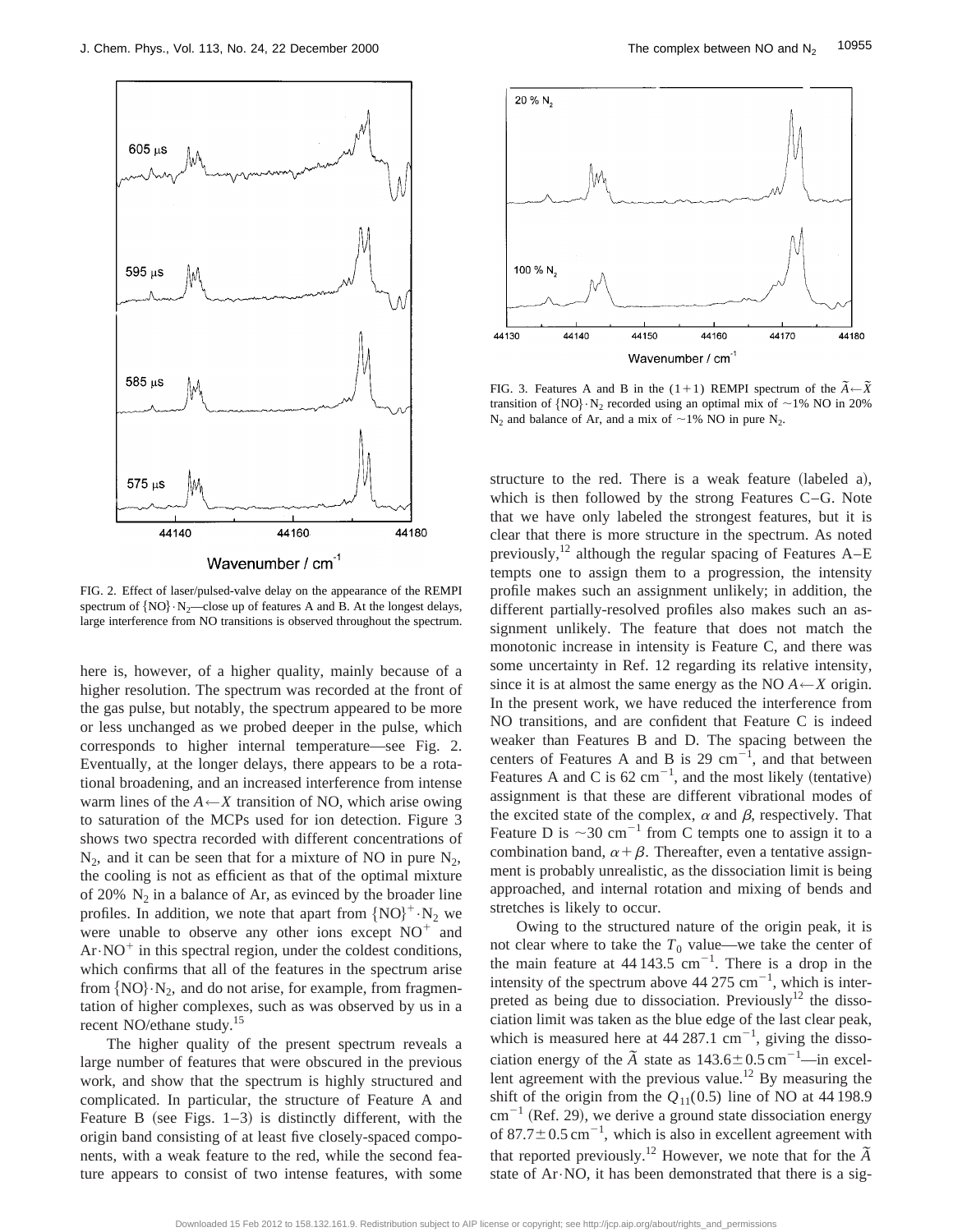TABLE I. Optimized geometry at the QCISD/6-311+G(2d) level of theory for seven isomers of the  ${NO} \cdot N_2$ complex, corresponding to an interaction between  $N_2$  and  $NO(X^2\Pi)$ .

| Structure          | <b>State</b> | $r_{\rm NO}/\rm A$ | $r_{NN}/\text{\AA}$ | $r_{\text{intermolecular}}/\text{A}$ | $E_{\rm tot}/E_h$ | $E_{rel}/cm^{-1}$ |
|--------------------|--------------|--------------------|---------------------|--------------------------------------|-------------------|-------------------|
| $NO \cdot N_2$     | $^{2}$ $\Pi$ | 1.1575             | 1.0982              | $Q \cdot \cdot N = 3.4380$           | $-238.982081$     | 0.0               |
| $ON \cdot N_2$     | $^{2}$ $\Pi$ | 1.1578             | 1.0982              | $N \cdot \cdot N = 3.7726$           | $-238.981779$     | 66.3              |
|                    |              |                    |                     |                                      | $(-13.4i, \pi)$   |                   |
| $NO \cdot (N_2)^a$ | ${}^2B_2$    | 1.1575             | 1.0983              | $Q \cdot \cdot N = 3.4827$           | $-238.982038$     | 9.4               |
| $NO \cdot (N_2)^a$ | $^{2}B_{1}$  | 1.1576             | 1.0982              | $Q \cdot \cdot N = 3.4867$           | $-238.982053$     | 6.1               |
| $ON(1N_2)^a$       | ${}^2B_2$    | 1.1575             | 1.0982              | $N \cdot \cdot N = 3.6510$           | $-238.981938$     | 31.4              |
| $ON(1N_2)^a$       | $^{2}B_{1}$  | 1.1574             | 1.0982              | $N \cdot \cdot N = 3.6726$           | $-238.981981$     | 36.0              |
| $(NO)(N_2)^b$      | $2_A$ '      | 1.1575             | 1.0982              | $N \cdot \cdot \cdot O = 3.5913$     | $-238.981993$     | 19.3              |

<sup>a</sup> $C_{2v}$  geometry, with the NO directed to the center of N<sub>2</sub>.<br><sup>b</sup>Nonplanar "X" shaped geometry

Nonplanar ''X''-shaped geometry.

nificant barrier to dissociation, $35$  and it is possible that such a barrier exists for  ${NO} \cdot N_2$  also. In previous work on Kr $\cdot$ NO and  $Xe\cdot NO$ ,<sup>8</sup> small, weak features were present at the high energy end of the REMPI spectra; in the case of Xe•NO in particular, the dissociation limit seemed clearly identifiable in the spectrum, and so these weak features, which were beyond that limit, must then be attributable to quasibound energy levels. In the present case, we note that the clump of three weak features centered at ca.  $44\,283$  cm<sup>-1</sup> are significantly weaker than the feature at  $44\,274.3$  cm<sup>-1</sup>, and it is possible that these are quasibound; if we take the blue edge of this feature  $(44\,275.0 \text{ cm}^{-1})$  as the dissociation limit, then  $D'_0$  would then become 131.5 cm<sup>-1</sup>, leading to  $D''_0$  $=76.1 \text{ cm}^{-1}$ . At the present time, it is not possible to differentiate conclusively between these two possibilities—a photodissociation action spectra, similar to that reported in Ref. 35 for the Ar•NO complex would shed light on these dissociation energies.

### **B. Results of ab initio calculations**

## 1.  $\tilde{X}$  state

The calculated equilibrium geometries of the seven lowest geometric isomers at the QCISD/6-311+G(2d) level of theory are presented in Table I, with the calculated harmonic vibrational frequencies in Table II. As may be seen, all geometries correspond to points with all real vibrational frequencies, except for one of the linear isomers (although only one of the  $\pi$  components is imaginary), and the ''X'' shape. It should be noted, however, that the imaginary frequency for the ''X'' shape is very small, and that all of the vibrational frequencies were real at the QCISD/6-31+ $G^*$  level of theory—see footnote e of Table II. It is plausible, therefore, that the two states with an imaginary vibrational frequency are, in fact, minima on very shallow surfaces. The binding energies obtained from the results of performing single-point  $RCCSD$  and  $RCCSD(T)$  calculations employing the aug-ccpVTZ basis set at each of these minima are given in Table III. Table IV contains the same information as Table III, but employing the aug-cc-pVQZ basis set. Test calculations indicated that the BSSE was ca.  $40-50$  cm<sup>-1</sup> for the aug-ccpVTZ basis set, but that fell to  $20-25$  cm<sup>-1</sup> for the aug-ccpVQZ basis set.

The conclusions from these calculations is that the relative energies and binding energies have more or less converged for all of the isomers given the good agreement between the two sets of results in Tables III and IV; it is unlikely that the ordering will change at higher levels of theory. The lowest energy minimum corresponds to an ''X'' shaped isomer, with the T-shaped  ${}^{2}B_{1}$  ON·N<sub>2</sub> isomer the

TABLE II. Harmonic vibrational frequencies of  ${NO} \cdot N_2$  calculated at the QCISD/6-311+G(2d) optimized geometries of Table I  $(b_2$  frequencies are in-plane).

| Structure          | <b>State</b> | Harmonic vibrational frequencies/ $\text{cm}^{-1}$ |                |                        |           |                    |                    |
|--------------------|--------------|----------------------------------------------------|----------------|------------------------|-----------|--------------------|--------------------|
| $NO \cdot N_2$     | $^{2}$ $\Pi$ | $31.5(\sigma)$                                     | $32.3:37.4^a$  | $73.9:74.2^a$          | .         | $1767.9(\sigma)^b$ | $2383.1(\sigma)^c$ |
| ON·N <sub>2</sub>  | $^{2}$ H     | $22.0(\sigma)$                                     | $-13.4i$ :     | 42.7:44.8 <sup>a</sup> | .         | $1761.3(\sigma)^b$ | $2383.2(\sigma)^c$ |
|                    |              |                                                    | $24.8^{\rm a}$ |                        |           |                    |                    |
| $NO \cdot (N_2)^d$ | $^{2}B_{2}$  | $23.9b_2$                                          | $29.6b_1$      | $34.1b_2$              | $35.6a_1$ | $1763.1(a_1)^b$    | $2382.5(a_1)^c$    |
| $NO \cdot (N_2)^d$ | ${}^2B_1$    | $16.0b_{2}$                                        | $22.9b_2$      | $29.7b_1$              | $35.7a_1$ | $1764.7(a_1)^b$    | $2383.4(a_1)^c$    |
| $ON(1N_2)^d$       | $^{2}B_{2}$  | $27.5b_2$                                          | $28.4b_1$      | 32.1b <sub>2</sub>     | $33.4a_1$ | $1767.4(a_1)^b$    | $2383.5(a_1)^c$    |
| $ON(1N_2)^d$       | ${}^2B_1$    | 6.9b <sub>2</sub>                                  | $26.9b_1$      | $32.1a_1$              | $33.6b_2$ | $1769.5(a_1)^b$    | $2383.5(a_1)^c$    |
| $(NO)(N_2)^e$      | $2_A$ '      | 8.7i(a'')                                          | 13.8(a'')      | 34.1(a'')              | 39.9(a')  | $1765.7(a')^b$     | $2383.6(a')^c$     |

<sup>a</sup>For the linear geometries, the pairs of vibrational frequencies correspond to the  $\pi$  vibrations. These are not completely degenerate owing to the use of unrestricted wavefunctions.

<sup>b</sup>NO stretch vibration.

 ${}^{\text{c}}\text{N}_2$  stretch vibration.

 ${}^{d}C_{2v}$  geometry, with the N<sub>2</sub> moiety crossing the *T*.

Nonplanar ''X''-shaped geometry. Note that small imaginary vibrational frequency at this level of theory. At the QCISD/6-31+G\* level of theory, the corresponding vibrational frequencies were all calculated to be real: 15.7, 25.5, 40.7, 46.3, 1932.2, and 2393.1 cm<sup>-</sup> .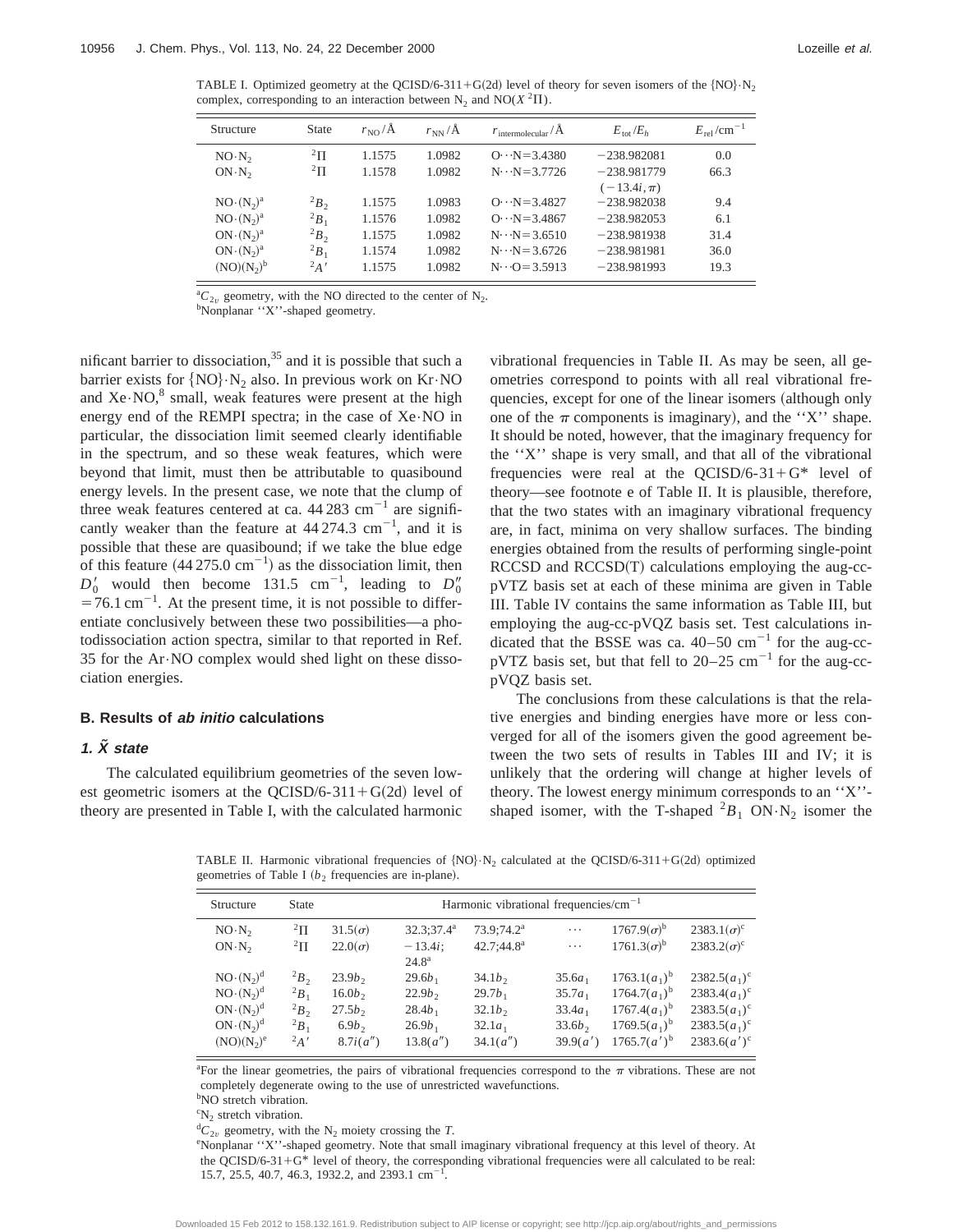TABLE III. Calculated relative and binding energies  $(cm<sup>-1</sup>)$  at the RCCSD(T)/aug-cc-pVTZ//QCISD/6-311+G(2d) level of theory.

|                                                          |              | $E_{rel}$ | $\Delta E_e$ (CP) |          |  |
|----------------------------------------------------------|--------------|-----------|-------------------|----------|--|
|                                                          | <b>RCCSD</b> | RCCSD(T)  | <b>RCCSD</b>      | RCCSD(T) |  |
| $NO(·(N2)2$ $\Pi$                                        | 56.8         | 67.6      | $-33.9$           | $-54.3$  |  |
| $ON( N_2 )^2\Pi$                                         | 70.5         | 86.3      | $-17.3$           | $-28.1$  |  |
| $NO \cdot (N_2)^2 B_1$                                   | 22.4         | 31.6      | $-74.9$           | $-96.9$  |  |
| $NO \cdot (N_2)^2 B_2$                                   | 14.4         | 21.0      | $-66.9$           | $-88.9$  |  |
| $ON \cdot (N_2)^2 B_1$                                   | 0.0          | 5.3       | $-81.7$           | $-106.6$ |  |
| ON $\cdot$ (N <sub>2</sub> ) <sup>2</sup> B <sub>2</sub> | 9.1          | 12.3      | $-71.0$           | $-96.6$  |  |
| $(NO) \cdot (N_2)^2 A'$                                  | 0.0          | 0.0       | $-89.6$           | $-119.5$ |  |

next highest in energy. Note, however, that there are very small energy gaps between some of these minima, and that therefore large regions of the angular space will be sampled by the complex. A discussion of these results will be presented below. Unrestricted wavefunctions were used in the geometry optimizations:  $\langle S \rangle$  for the  $\overline{X}$  states were  $\sim 0.85$ , while those for the *A* states were  $\sim$  0.75.

## **2. A˜ state**

The results of the geometry optimizations for the two linear  $(NO·N<sub>2</sub>)$  and  $ON·N<sub>2</sub>$ ) isomers are given in Tables V and VI. (As noted above, it was not possible to perform calculations at nonlinear geometries.) As may be seen, for the  $NO\cdot N_2$  isomer (Table V), the geometry is relatively stable with the level of theory, and at the highest level, the NO and  $N_2$  bond lengths match the respective experimental  $r_e$  values<sup>36</sup> of 1.0637 Å and 1.094 Å very well. The harmonic vibrational frequencies at the MP2/6-31+ $G^*(Ryd)$ and QCISD/6-311+G $(2d, Ryd)$  level agree quite well, but the ones obtained at the QCISD/6-31+ $G^*(Ryd)$  contain a problem with one of the  $\pi$  vibrations; in addition, there is an unphysical NO stretch frequency at the MP2 level of theory. At the QCISD level, however, good agreement is seen with the experimental  $\omega_e$  values for the NO and N<sub>2</sub> stretch frequencies  $(2371 \text{ and } 2360 \text{ cm}^{-1})$ , respectively).<sup>36</sup> For the  $ON·N<sub>2</sub>$  isomer (Table VI), the geometry again seems to be consistent, with the NO and  $N_2$  bond lengths again agreeing closely with the experimental  $r_e$  values. This time, the frequencies are relatively consistent, but again the NO stretch frequency is unphysical at the MP2 level—at the QCISD level, however, good agreement is again seen with the experimental  $\omega_e$  values for the NO and N<sub>2</sub> stretch frequencies.

TABLE IV. Calculated relative and binding energies  $(cm<sup>-1</sup>)$  at the RCCSD(T)/aug-cc-pVQZ//QCISD/6-311+G(2d) level of theory.

| State                                                    |              | $E_{rel}$ | $\Delta E_e$ (CP) |          |  |
|----------------------------------------------------------|--------------|-----------|-------------------|----------|--|
|                                                          | <b>RCCSD</b> | RCCSD(T)  | <b>RCCSD</b>      | RCCSD(T) |  |
| $NO(·(N2)2$ $\Pi$                                        | 56.2         | 65.9      | $-36.0$           | $-57.1$  |  |
| $ON( N_2 )^2\Pi$                                         | 78.2         | 95.4      | $-19.1$           | $-30.3$  |  |
| $NO(N_2)^2B_1$                                           | 22.1         | 21.3      | $-78.2$           | $-101.4$ |  |
| $NO \cdot (N_2)^2 B_2$                                   | 23.4         | 30.5      | $-70.2$           | $-93.5$  |  |
| $ON( N_2 )^2 B_1$                                        | 4.3          | 10.2      | $-84.3$           | $-110.4$ |  |
| ON $\cdot$ (N <sub>2</sub> ) <sup>2</sup> B <sub>2</sub> | 15.4         | 20.2      | $-73.9$           | $-100.7$ |  |
| $(NO) \cdot (N_2)^2 A'$                                  | 0.0          | 0.0       | $-94.0$           | $-125.8$ |  |

At the QCISD/6-311+G(2d,Ryd) level, the ON $\cdot$ N<sub>2</sub> isomer is the more stable by 269  $\text{cm}^{-1}$ . Single-point RCCSD/ aug-cc-pVTZ(Ryd-1) and  $RCCSD(T)/aug-cc-pVTZ(Ryd-1)$ calculations (all BSSE corrected) lead to binding energies of 199 and 230  $\text{cm}^{-1}$ , respectively; using the larger Ryd-2 augmentation led to dissociation energies of 201 and 231  $cm<sup>-1</sup>$ , indicating that these values are close to convergence at the  $RCCSD(T)$  level using the aug-cc-pVTZ basis set. The close agreement between the QCISD/6-311+G $(2d,Ryd)$  and these  $RCCSD(T)$  results suggest that this binding energy is close to convergence. At all levels of theory, the  $NO\cdot N_2$  isomer was calculated to be unbound after BSSE correction. The BSSE for the  $\overline{A}$  state is significant at just under 200 cm<sup>-1</sup> (more or less equally split between NO and  $N_2$ )—this clearly leads to the conclusion that the value for the calculated binding energy should only be viewed as qualitative. An examination of the electronic wavefunction in the ghost center calculations suggested that for the  $NO·N<sub>2</sub>$  state in particular there is mixing of the  $N_2$  orbitals into the NO 3s Rydberg orbital. It is clear that an even larger Rydberg augmentation might be required here, perhaps with a redesign of other aspects of the basis set.

## **V. DISCUSSION**

#### **A. The assignment of the spectrum**

The assignment of the carrier of all of the features in the REMPI spectrum to the  $\{NO\} \cdot N_2$  complex rests upon two main facts: the appearance of the spectrum remained more or less unchanged for a range of laser/pulsed valve delays, and also with various mixtures; and second that only  ${[NO]}^+$  $\cdot$ N<sub>2</sub> ions were of significant intensity over the spectral region scanned. The interpretation of the cutoff in intensity to higher energy as the dissociation limit is consistent with the cutoffs seen in previous studies on Rg•NO complexes. These facts lead to the conclusion that the observed REMPI spectrum exhibits features giving information on all of the energy levels of the complexes from the zero-point through to the dissociation limit.

In order to try to understand the appearance of the spectrum observed, one must first consider the  $\tilde{X}$  state. It is clear from the *ab initio* results that, although the global minimum is calculated to be an ''X''-shaped structure, there are several isomers close in energy, which would be accessible with just the zero-point vibrational energy. This indicates that the motion is quite floppy, and that the idea of an ''equilibrium geometry'' is of limited use. Although we have not explicitly calculated the barriers between the minima, the proximity of these minima in energy, together with the low values for the vibrational frequencies, indicates that these barriers are expected to be low. Considering a T-shaped complex of  $C_{2v}$ symmetry, in order to go from this structure to the ''X'' shaped structure, the NO must rotate out-of-plane (see Fig. 4). Indeed, the minima next highest in energy all correspond to T-shaped structures. In addition, as noted above, attempts to converge slipped parallel structures led to T-shaped structures—this would correspond to NO rotating in-plane having a very low barrier; also the  $NO\cdot N_2$  and  $ON\cdot N_2$  isomers are close in energy; these are linked by an in-plane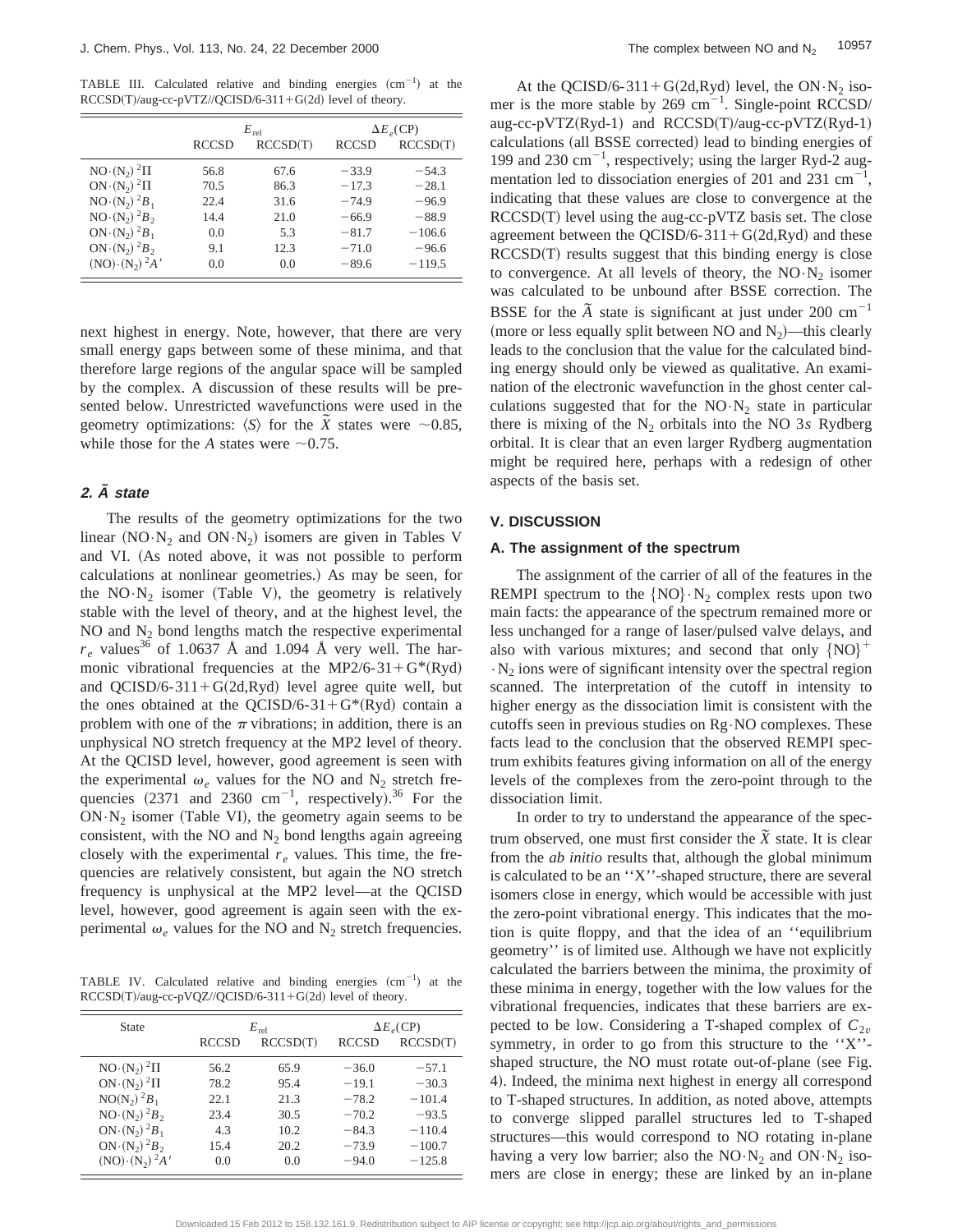TABLE V. Optimized geometries and harmonic vibrational frequencies of the linear  $ON \cdot N_2 \tilde{A}^2 \Sigma^+$  isomer at different levels of theory.

| Method          | <b>Basis</b>          | $r_{\rm ON}/\rm \AA$ | $r_{NN}/\text{\AA}$ | $r_{\text{N}\cdots\text{N}}/\text{A}$ | Frequencies/ $\rm cm^{-1}$                                                                                          |
|-----------------|-----------------------|----------------------|---------------------|---------------------------------------|---------------------------------------------------------------------------------------------------------------------|
| MP <sub>2</sub> | $6-31+G^{*a}$         | 1.0931               | 1.1306              | 3.1319                                | $42.8(\pi)$ ; 67.5( $\sigma$ ); 81.7( $\pi$ );<br>2335.0( $\sigma$ ); <sup>d</sup> 5479.8( $\sigma$ ) <sup>c</sup>  |
| MP <sub>2</sub> | $6 - 31 + G^{*b}$     | 1.0932               | 1.1307              | 3.1301                                | $36.3(\pi)$ ; 67.0( $\sigma$ ); 83.6( $\pi$ );<br>$2340.5(\sigma)$ ; <sup>d</sup> 5484.1( $\sigma$ ) <sup>c</sup>   |
| <b>OCISD</b>    | As above              | 1.0843               | 1.1148              | 3.2278                                | $43.0(\pi)$ ; 53.2( $\sigma$ ); 78.9( $\pi$ );<br>$2375.0(\sigma)$ ; $2393.7(\sigma)^d$                             |
| MP <sub>2</sub> | $6-31+G^*(Ryd)^e$     | 1.0937               | 1.1303              | 3.0789                                | $37.6(\pi)$ ; $62.8(\pi)$ ; $74.3(\sigma)$ ;<br>$2366.8(\sigma);$ <sup>d</sup> 5057.3 $(\sigma)^c$                  |
| <b>OCISD</b>    | As above              | 1.0837               | 1.1147              | 3.1451                                | $41.4(\pi)$ ; 61.7( $\pi$ ); 63.6( $\sigma$ );<br>$2382.2(\sigma)$ ; $2397.5(\sigma)^d$                             |
| <b>OCISD</b>    | $6-311+G(2d,Ryd)^{f}$ | 1.0643               | 1.0979              | 3.2268                                | $3.0(\sigma)$ ; 54.1,55.2( $\pi$ );<br>$106.3, 106.6(\pi)$ ; 2386.2( $\sigma$ ); <sup>d</sup><br>$2394.0(\sigma)^c$ |

 $a^{2}sp = 0.025$  on NO only.

b *s*, 0.028; *p*, 0.025 on all N; *s*, 0.032; *p*, 0.028 on O.

c NO stretch.

 ${}^dN_2$  stretch.<br><sup>e</sup>The Pydbe

<sup>e</sup>The Rydberg basis functions were *s*, 0.028; *p*, 0.025 on all N atoms; and *s*, 0.032; *p*, 0.028 on O.

f The Rydberg basis functions for N have exponents; *s*, 0.028, *p*, 0.025, *d*, 0.015; and for O: *s*, 0.032; *p*, 0.028, *d*, 0.015—from Ref. 34.

rotation of the NO (see Fig. 4). The conclusions are that NO is close to being freely rotating in the  $\tilde{X}$  state. The highest energy isomers are the linear ones. In order to go from the T-shaped structures to the linear ones,  $N_2$  must rotate inplane—the higher energy indicates that  $N_2$  is not so freely rotating as NO. The two linear isomers are linked by in-plane rotation of the NO. We note at this point that accurate vibrational frequencies would aid considerably in knowing how floppy the  ${NO} \cdot N_2$  complex is in the  $\bar{X}$  state; however, such accurate frequencies would be prohibitively expensive to calculate. Probably the way forward will be to calculate an accurate potential energy surface (which will be expensive), and to derive the amplitudes of the motions of the atoms from it. At the present time, the description of the floppiness of the complex must remain qualitative, and must be viewed with some caution.

The floppy nature of the ground state suggests that one will be able to access a range of upper state geometries with reasonable intensity, owing to the amplitude of the ground state wavefunction over a wide angular range. As noted above, the simple nature of the origin feature suggests that the  $\tilde{A}$  state is linear or close to it. To investigate this further, calculations on the  $\tilde{A}^2\Sigma^+$  state were performed on the two linear isomers (for details, see Sec. III),  $NO\cdot N_2$  and  $ON\cdot N_2$ . As was noted above, the most stable isomer was the  $ON·N<sub>2</sub>$ isomer, with a binding energy of ca. 230  $cm^{-1}$ . This is significantly larger than the experimental  $D_0'$  value, but zeropoint vibrational energy will lower the calculated binding energy, although not by the extent required. In addition, the vibrational frequencies of the lowest energy isomer do not agree well with the observed ones; interestingly, however,

TABLE VI. Optimized geometries and harmonic vibrational frequencies of the linear NO·N<sub>2</sub> $\tilde{A}^2\Sigma^+$  isomer at different levels of theory.

| Method       | <b>Basis</b>         | $r_{ON}/\text{\AA}$ | $r_{NN}/\text{\AA}$ | $r_{\text{O}\cdots N}/\text{\AA}$ | $Frequencies/cm^{-1}$                                                                                                  |
|--------------|----------------------|---------------------|---------------------|-----------------------------------|------------------------------------------------------------------------------------------------------------------------|
| MP2          | $6-31+G^*(s, Ryd)^a$ | 1.0894              | 1.1307              | 3.4127                            | $18.0(\sigma)$ ; 66.7( $\pi$ ); 102.6( $\pi$ );<br>$2346.3(\sigma)$ ; <sup>b</sup> 4345.1( $\sigma$ ) <sup>c</sup>     |
| <b>OCISD</b> | As above             | 1.0849              | 1.1149              | 3.2974                            | d                                                                                                                      |
| <b>OCISD</b> | $6-31+G^*(Ryd)^e$    | 1.0842              | 1.1147              | 3.2862                            | $1.8,2.2(\pi)$ ; $19.6(\sigma)$ ; 69.3,<br>69.4( $\pi$ ); 2356.1( $\sigma$ ); 2397.2<br>$(\sigma)^c$                   |
| OCISD        | $6-311+G(2d,Ryd)^e$  | 1.0644              | 1.0981              | 3.3995                            | $21.7(\sigma)$ ; 66.7,66.9( $\pi$ );<br>112.3,112.4 $(\pi)$ ; 2383.7 $(\sigma)$ ; <sup>c</sup><br>$2392.9(\sigma)^{b}$ |

<sup>a</sup>The Rydberg basis functions were:  $s$ , 0.028;  $p$ , 0.025 on all N atoms; and  $s$ , 0.032;  $p$ , 0.028 on O. <sup>b</sup>NO stretch.

 ${}^{\rm c}N_2$  stretch.<br>dExcessive

Excessive QCISD iterations in the numerical second derivatives calculation.

<sup>&</sup>lt;sup>e</sup> The Rydberg basis functions for N have exponents  $s$ , 0.028;  $p$ , 0.025;  $d$ , 0.015; and for O:  $s$ , 0.032;  $p$ , 0.028; *d*, 0.015—from Ref. 34.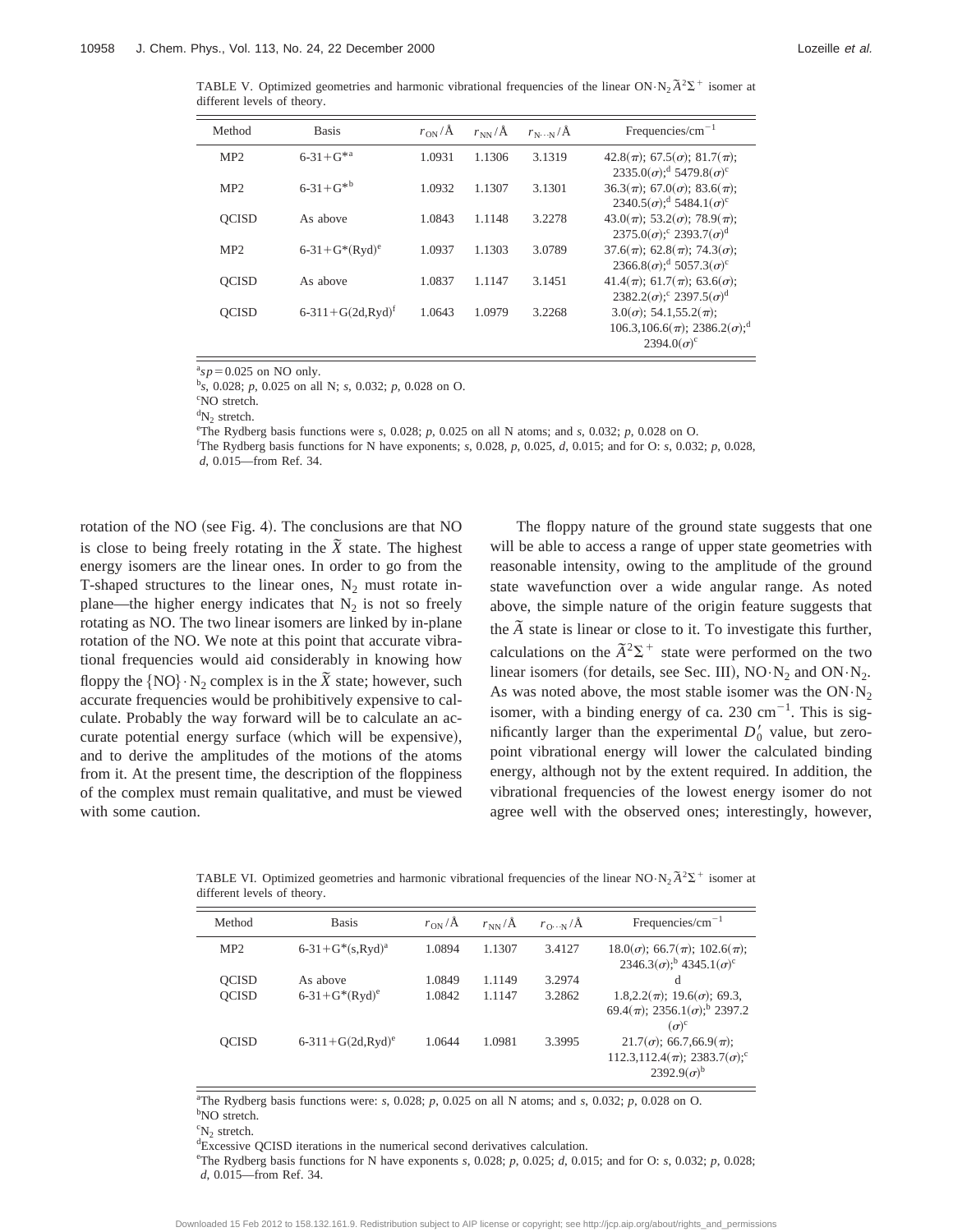those of the higher isomer do. It seems unlikely that the energy ordering of the two isomers will change at a higher level of theory, although it is plausible that the interaction of the  $\tilde{A}^2\Sigma^+$  state with higher-lying states (such as the  $\tilde{D}^2\Sigma^+$ state arising from the  $3p\sigma$  NO orbital) might cause this. Another interpretation would be that only the higher energy *˜ A* state isomer is accessed in the transition, which would seem to imply that transitions from the ground state occur at geometries that favor a good overlap with its  $NO\cdot N_2$  orientation. It is certainly not possible to rule out completely that there is more than one isomer populated in the supersonic expansion here, and that it is not the lowest one that gives rise to the spectrum; although the stability of the appearance of the spectrum under different expansion conditions makes this seem unlikely. Note that, in the absence of any detailed knowledge of the nonlinear regions of the potential energy surface of the  $\tilde{A}$  state, and also in the absence of a reliable value for the calculated dissociation energy, a discussion of the details of the observed spectrum must remain tentative.

If the  $\tilde{A}$  state of the  $\{NO\} \cdot N_2$  complex is linear and fairly rigid as the calculated and experimental dissociation energies imply, then it will resemble a linear molecule close to the potential energy minimum with well-defined stretch and bend vibrations. (In principle, there will also be bend vibrational energy levels of the other linear isomer also, which will be higher in energy, but because of the large BSSE, it is unclear from the calculations how bound this state is.) As the stretch vibration is excited, the anisotropy felt by each diatomic owing to the presence of the other decreases as the average intermolecular separation increases. Eventually the anisotropy is low enough that each moiety can undergo hindered, and eventually free, internal rotation. In the nomenclature of Dubernet *et al.*,<sup>37</sup> near the minimum of the  $\tilde{A}$  state there is a large (radially averaged)  $V_{10}$  term, which corresponds to the two linear isomers being widely separated in energy, and close to the origin there is also a large (radially averaged) negative  $V_{20}$  term, which corresponds to the molecule being fairly rigidly linear. As the anisotropy decreases,  $|V_{20}|$  gets closer to zero, and eventually at  $V_{20} = 0$ , the two moieties are freely rotating, each with its own internal rotation quantum number; the motion of these two rotors may then couple to each other, as well as to the overall rotation of the complex. The complexity of the spectrum to higher energy suggests that fairly-free rotation is occurring, and indeed it is possible to pick out some spacings that might be plausibly assigned to free rotor levels of NO; however, this is somewhat arbitrary, and a fuller modeling of the spectroscopy occurring will be required before the features to higher energy can be assigned with any certainty. Indeed, in this region overtones and combination bands are also expected to be present, increasing the difficulty further. This qualitative picture of the gradual unlocking of the rotation of the moieties mirrors the behavior we observed recently for the Ar $\cdot$ NO  $\widetilde{A}$  state.<sup>9</sup>

That the geometry of the  $\tilde{A}$  state of  $\{NO\} \cdot N_2$  is expected to be fairly rigid and close to linear, but the ground state is expected to be rather floppy both in- and out-of-plane explains the fact that a fair amount of vibrational excitation is observed in the spectrum. It is expected that the change from floppy bent to rigid linear will excite bending modes of the  $\tilde{A}$ state, and the expected increase in binding energy will lead to a shorter intermolecular bond (as calculated) and thus excitation of the intermolecular stretch.

## **B. Comparison of the**  $\tilde{X}$  **state with similar complexes**

In Ref. 12, a discussion of the expected geometry of the *˜ X* state was presented, with comparisons to similar molecules, such as  $(NO)_2$ ,  $(NO)_2^+$  and  $N_2 \cdot CO$  being made.  $(NO)<sub>2</sub><sup>+</sup>$  is isoelectronic with  ${NO} \cdot N<sub>2</sub>$  and has been the focus of some attention,  $38$  but the presence of the positive charge precludes a direct comparison;  $(NO)_2$  appears to have unusual bonding between the two N atoms.  $N_2$  CO has been found to have a T-shaped structure from infrared absorption spectroscopy,  $39-41$  with the N<sub>2</sub> pointing towards the CO bond, but there is disagreement with theoretical calculations.42 In addition, the infrared study concluded that the CO was loosely bound and nearly freely rotating—this appears to be similar to the case here where NO is concluded to be close to freely rotating. The similarity of the NO dipole and quadrupole moments [0.157 D,  $2.4 \times 10^{-26}$  esu cm<sup>2</sup>] to those of CO[0.1098 D,  $2.0 \times 10^{-26}$  esu cm<sup>2</sup>] must contribute to these conclusions, although the extra electron in NO must lead to some extra Pauli repulsion. This similarity of the dipole and quadrupole moments of NO and CO would lead to the expectation that the binding energies of  ${NO} \cdot N_2$  and  $N_2$  CO would be fairly similar, and indeed Xia *et al.*<sup>41</sup> have roughly estimated (from the results of previously reported *ab initio* calculations) that  $D_0$  for  $N_2$  CO is ca. 90 cm<sup>-1</sup>, which is about the same as the values derived herein.

Recently, work has been presented also on the CO dimer,<sup>43,44</sup> and it has been deduced from the results of *ab initio* calculations<sup>45</sup> that there is fluctional behavior, owing to a number of energetically close minima, below the expected zero-point level. Very recently, it has been noted $46$  that highorder contributions are important in the determination of the binding energy of the CO dimer, and that even the  $CCSD(T)$ method may not be sufficient. The  $(N_2)_2$  molecule would be another good comparison; however, experimentally this has proven difficult to study, owing to the absence of an allowed dipole transition; *ab initio* studies indicate a similar picture, however.<sup>47</sup> We note in passing that in Ref. 47, although the level of calculation performed on  $(N_2)_2$  was high,  $[CCSD(T)/$  $cc-pVQZ$ , no diffuse functions appear to have been included in the basis set, which clearly would limit the accuracy of the calculated potential energy surface. An earlier study by Stallcop and Partridge<sup>48</sup> (not cited in Ref. 47) employed the augcc-pVQZ basis set, with different sets of diffuse functions, and even employed the  $cc-pV5Z$  basis set (without the *h* functions).

These studies, in combination with the ones reported herein, have a profound implication for the calculation of the potential energy surface of the  $\tilde{X}$  state of the  $\{NO\} \cdot N_2$  complex. First, it would seem that at least the  $CCSD(T)$  method is required, and that a basis set of aug-cc-pVQZ quality is necessary. This, in itself, makes such a calculation expensive. In addition, the mapping out of the potential energy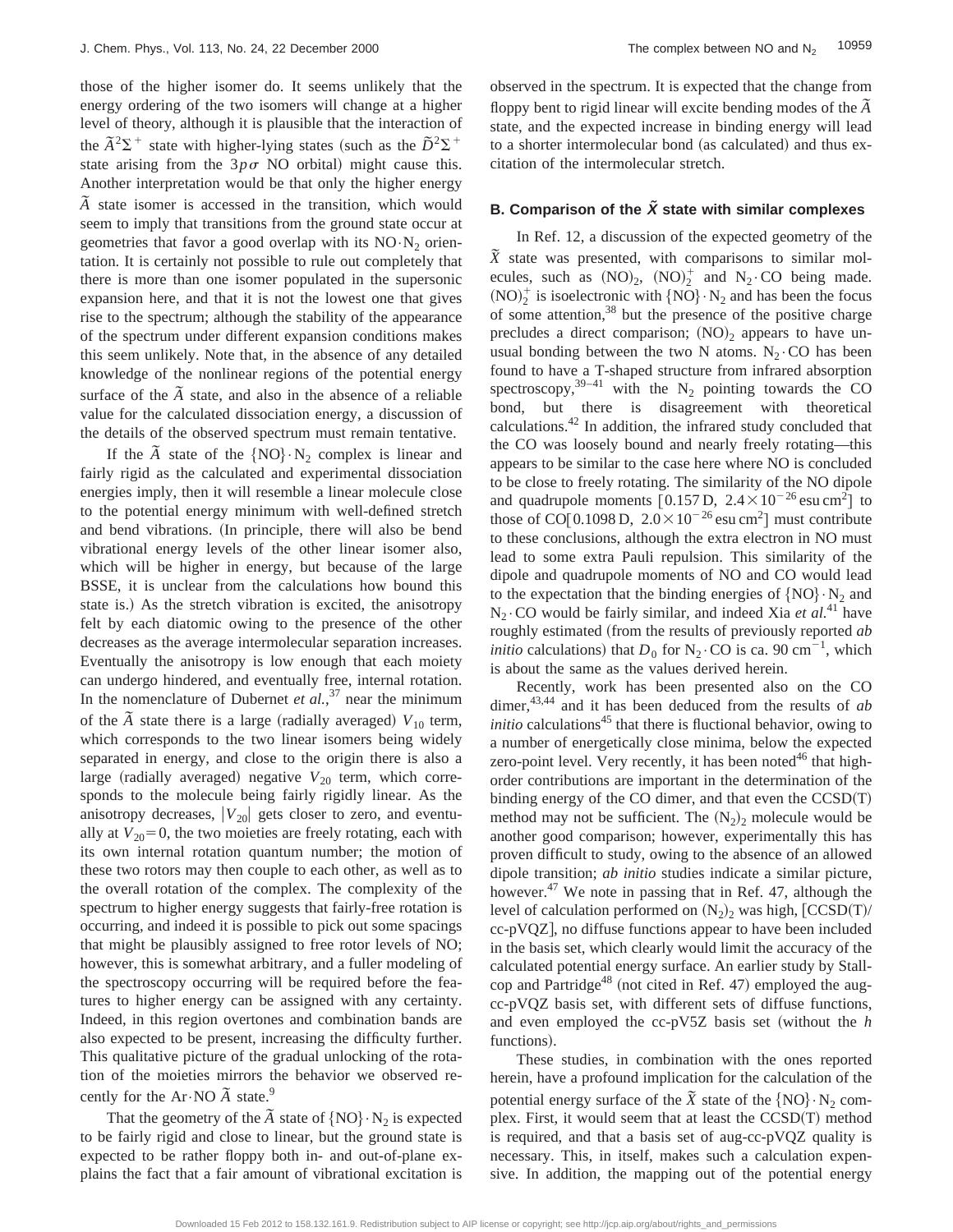

FIG. 4. Schematic diagram showing the motions that lead from a T-shaped ON $\cdot$ N<sub>2</sub> geometry to (a) the ''X''-shaped geometry; (b) the T-shaped NO $\cdot$ N<sub>2</sub> geometry; and (c) the linear  $ON·N_2$  geometry.

surface, even under the assumption that the NO and  $N_2$  vibrations may be factored out, requires variation in four variables (the center-of-mass separation, and the two in-plane angles of the two diatoms, and the out-of-plane angle). Such a mapping must be performed for the two states arising from the unpaired electron of NO being ''in-plane'' and ''out-ofplane,'' and each energy point needs to be corrected for BSSE. Clearly, such a calculation, although perfectly feasible, will require a large amount of computational effort.

For the  $\tilde{A}$  state, things are less complicated since this electronic state is nondegenerate, but as discussed above, converging the calculation to the correct state is not trivial for nonlinear orientations, and a MRCI approach would appear to be required.

Clearly, a detailed understanding of the  $\tilde{A} \leftarrow \tilde{X}$  transition of  $\{NO\} \cdot N_2$  is going to require a concerted attack: the calculation of reliable surfaces for both the  $\tilde{X}$  and  $\tilde{A}$  state and the recording of higher-resolution electronic spectra. Trends in the derived rotational constants should help to identify progressions from the overall spectrum recorded. We note that some progress has been made in the recording of such high-resolution spectra of  $\{NO\} \cdot N_2$  by high-resolution laser induced fluorescence, but the analysis has not yet been performed.<sup>49</sup> The interpretation of the latter will be challenging, since the details of the angular momentum coupling will

need to be considered. We note that in the  $\tilde{X}^2\Pi$  state, the orbital and spin angular momenta of the unpaired electron on NO will be coupled to the NO molecular axis (Hund's case a), and the sum of their projections  $(\omega)$  will couple with the internal rotation angular momentum of the  $NO(r_{NO})$ , to form a resultant  $(j_{\text{NO}})$ ; N<sub>2</sub> will also have an internal rotation quantum number,  $r_{N_2}$ , which will couple to the intermolecular axis. At this point, consideration must then be given as to how  $j_{\text{NO}}$ ,  $r_{\text{N}_2}$  and the end-over-end rotation of the complex as a whole couple to form the overall angular momentum, J. Coriolis coupling and spin-rotation may also have to be considered in order to gain a good fit of the spectrum, and nuclear spin effects may also be apparent: the latter have been observed in  $N_2 \cdot CO^{41}$  where *ortho* and *para* forms have been identified.

Microwave and/or infrared spectroscopic studies would also be of great use in elucidating the structure of the  $\bar{X}$  state.

## $C. \{NO\}^+ \cdot N_2$

 ${NO}^+ \cdot N_2$  has been studied recently using *ab initio* calculations, $50,51$  and is found to have a skewed T-shaped structure with the  $N_2$  pointing towards the NO center-ofmass. The binding energy was estimated to be 1950  $\text{cm}^{-1}$ , which is far greater than that of the  $\tilde{X}$  or  $\tilde{A}$  states. This disparity in binding energies indicates that the  $N_2$  molecule lies outside the orbit of the 3*s* Rydberg electron of NO in the neutral complex. Higher electronic states, where the unpaired electron of NO has been promoted to higher-*n* orbitals, are expected to have much greater binding energies, as the Rydberg orbital becomes large enough to accommodate the  $N_2$ molecule, leading to a Rydberg state of  $NO·N_2$ , rather than a  $N_2$  molecule interacting with a Rydberg state of NO.

## **VI. CONCLUSIONS**

We have presented two separate studies in the present paper: a study of the  $(1+1)$  REMPI spectrum of NO complexed to  $N_2$ , and a detailed set of calculations on the  $\tilde{X}$  state of the  ${NO} \cdot N_2$  complex. In addition, based upon the appearance of the REMPI spectrum, a set of calculations on the two linear isomers of the  $\tilde{A}$  state were also reported.

The appearance of the REMPI spectrum of the  $\tilde{A} \leftarrow \tilde{X}$ transition of  $\{NO\} \cdot N_2$  under a variety of conditions leads to the conclusion that there is only one contributor to the observed spectrum. High-level *ab initio* calculations indicate that the global minimum on the  $\bar{X}$  state potential energy surface is an ''X''-shaped structure, but that there are at least seven minima very close in energy, some of which are liable to be accessible with zero-point vibrational energy. It is probable that the  ${NO} \cdot N_2$  complex will sample a wide range of geometries, even at the low energies of the molecular beam used here. These conclusions are consistent with conclusions reached by other workers on the related complexes  $({\rm CO})_2$  and  $N_2 \cdot {\rm CO}$ . The simple appearance of the lowenergy region of the REMPI spectrum indicates that the  $\tilde{A}$ state is probably linear, with a binding energy of 130–145  $cm^{-1}$ . Even with the high-level of calculations presented here, it was not possible to be conclusive about the details of